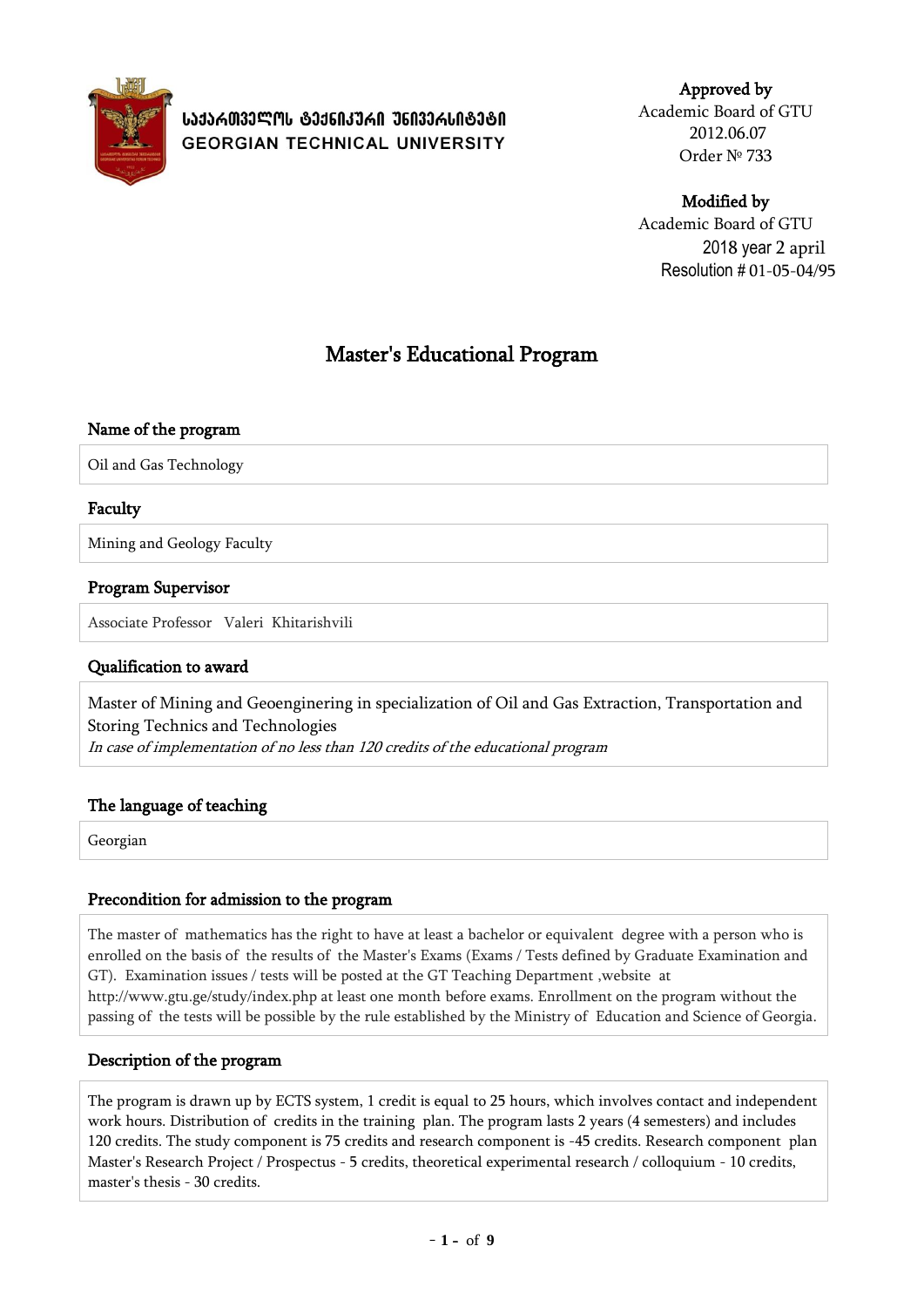Each year's educational process is a two-semester of 40 weeks (20 weeks in the first semester, 20 weeks in the second semester) and is as follows: 15 Weeks Training Plan, one week - VIII Week, for the mid-semester assessment. Overall is 16 weeks (I-XVI weeks). XVII weeks documentary materials delivering final exams from XVIII to XX.

(The additional exam can be completed 5 days after concluding experience and only if the student has not got 51 points and the score is not completed, but at the same time it is necessary to have 41 points to get additional exams).

In the course of the semester, Master's study course passes one midterm exam (VIII week) - 30 points, one final exam (XVIII XIX weeks), which is estimated at 40 points. During the course of the course, lectures, seminars and practical courses are conducted within 30 weeks (15 weeks in each semester). Maximum score of 30 points per semester (30 points) The examination will be given to the Master's examination, which enables the student to score less than 30 points per weekly assessment and interim examination.

In the course of the first academic year, 60 credits are awarded to 40 credits, business communication in foreign languages - 5 credits, technical translation theory for foreigners - 5 credits, international business - 5 credits, and 5 other credits belong to research component (master research project / prospectus) .

10 credits, theoretical / experimental research / colloquy - 10 credits, and research team (completion and protection of master thesis) - 10 credits.

### Elements of research components

The Master research project-prospectus is the result of research and analysis, preliminary draft of the Master's thesis, which will end in the second semester. Prospectus should have the actuality of the subject matter, the theoretical, practical value of the selected topic. The author should know what types of resources (literature, statistics) are based on and where to find this material.

Prospectus should include the results of the processing of appropriate literature and the necessary bibliography, as well as the history of the study. It should be briefly presented what is currently being done in this direction and what is currently being done (who works and what direction), the author should set up research questions and submit a work plan. Prospectus is evaluated by the head of the Master. Maximum score – 100. In case of positive assessment of the prospectus (51 and more points), the graduate student continues to study. In case of negative assessment of the prospectus (less than 51 points), the master will repeat the work in accordance with the existing rule.

In the theoretical-experimental research / colloquium, the Master torter begins to work from the second year of study, which in the third semester implies the presentation and presentation of the work with the topic of partially master's thesis. The semester's course in the course of the semester-driver will be given the opportunity to learn the specific question of the subject and the results. Main streaming-experimental / cosmochemical systematization, reconstitution / presentation of the research, to the research of the subject of an independent inquiry, which is designed to work in the process of processing the workforce in the profession of professionalism. Theoretical-experimental study / coloccummistrant to produce the study before the trial (no later than 15 weeks). The study of the course of study of the colloquy of the study of the Course (no later than 15th week) will be conducted by the faculty of discipline, which will create the commission of the agreement from 5-9 persons. In order to be instructed by the management of the organization / organization of the academic staff. The commission work is the head of the company. Commissions do the job on the basis of the survey report (10-15 min). The Commission's Role-Rokogluums are based on 5 components. Assessment Maximum is 100 points. In the case of colloquy-in-the-boxes (51). In the case of negative assessment (less than 51 points), the master's degree will be recruited by the staff.

#### Graduate workshop

Qualitative workmanship is the prerequisite. Completion of the qualification-efficiency of the graduates to the student's independent research work experience. Including theoretical / experimental examination results.

To submit the completed qualification paper, the public defender of Procedures is assigned to the Universitas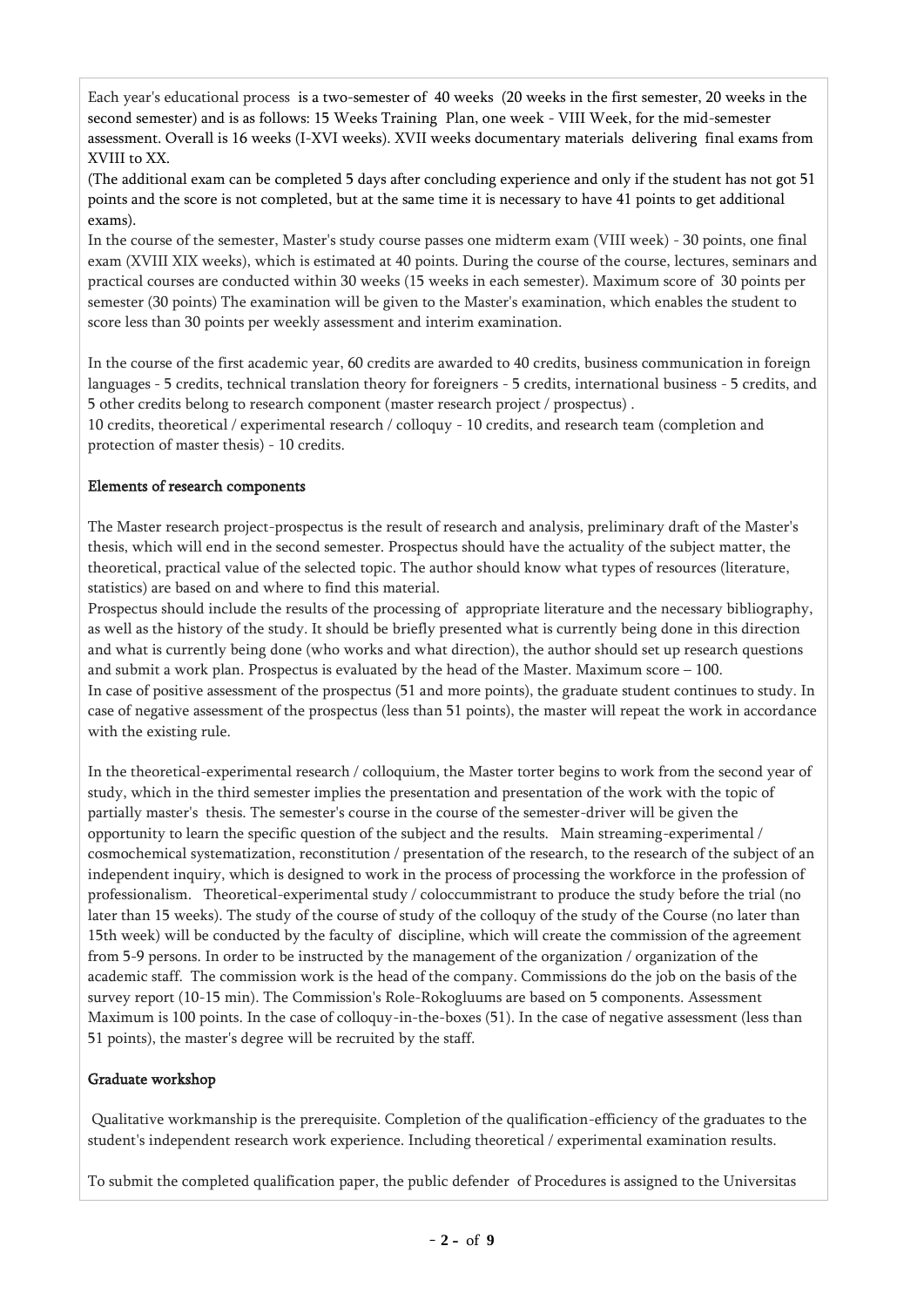Academic Board approved: "Regulation of Technical University of Georgia" (No. 704 of June 26, 2012). Qualifying assessment will be evaluated with a rating) with 100 points. Required of the animal protection. The qualification certificate is evaluated by 5-7 members. Master's degree assessment; It is determined by a member of the Commission, with a medium-sized mathematical account, which is called a qualification certificate, with a minimum of 20. Equal distribution of voting; In the case of the decision of the Commission the Chairman of the Commission. Examination basis on the examination of the Commission.

### The purpose of the program

The program aims to exploit the use of oil and gas fields, exploration, oil and gas deposits technology, oil and gas deposits technology, oil gases and oil consumption of oil and gas fields, oil, gas and solid minerals, mathematical statistical methods of processing of production outputs, study processes and optimization methods.

### Learning Outcomes and Competences (General and Sectoral)

#### Knowledge and understanding

- Wide theoretical knowledge of oil and gas technology;
- Knowledge of principles, values and values of oil and gas technologies;
- Critical assessment of current achievements and innovations of oil and gas technologies;
- Understanding the relationship between the main areas of oil and gas technology;
- Knowledge of the terminology of oil and gas technologies;
- Deep and systemic knowledge in the field of oil and gas technologies that gives the possibility of developing new, original ideas to understand solutions to solving individual problems;

#### Ability to use knowledge in practice

- Argumented discussion of the theoretical provisions and principles of oil and gas technologies;
- Analytical research and efficient technological solutions for oil and gas technology problems, use of
- quantitative-statistical methods in the method of technical and economic assessment methods;
- Finding, processing and interpreting new technical and technological information of oil and gas technologies;
- Evaluation of modern trends of oil and gas technologies, compounding and synthesis of received results,

generalized conclusions and prediction;

- Collect, analyze and evaluate actual geological geophysical materials.
- Use of new technologies and innovative technologies for drilling.
- Selection of works for oil and gas deposits design, optimal mode of exploitation of oil wells, oil gases and oil gases.

• In new, unpredictable and multidisciplinary environment, search for new, original ways of solving complex pro-blames, including implementation of research using the latest methods and approaches;

# Making judgments

• Analysis of new and inferred data and / or situations for solving the problems of oil and gas technologies and establishing grounded conclusions on them;

- Issue of conclusions and recommendations on dynamic-qualitative indicators of machinery;
- Conclusion on the basis of technical and economic analysis of machine-tools;
- Conclusion and recommendation on the safety of technological and efficient works;
- Analysis and evaluation of extracted geological, geochemical and geophysical materials.

• Establishing grounded conclusions based on critical analysis of complex and incomplete information (including recent research);

- Ability to show participation, initiative and reasoned conclusions in developing team decisions;
- Establishing grounded conclusions based on innovative synthesis and critical analysis of complex and incomplete information based on nearest data;
- Ability to show participation, initiative and reasoned conclusions in team workouts.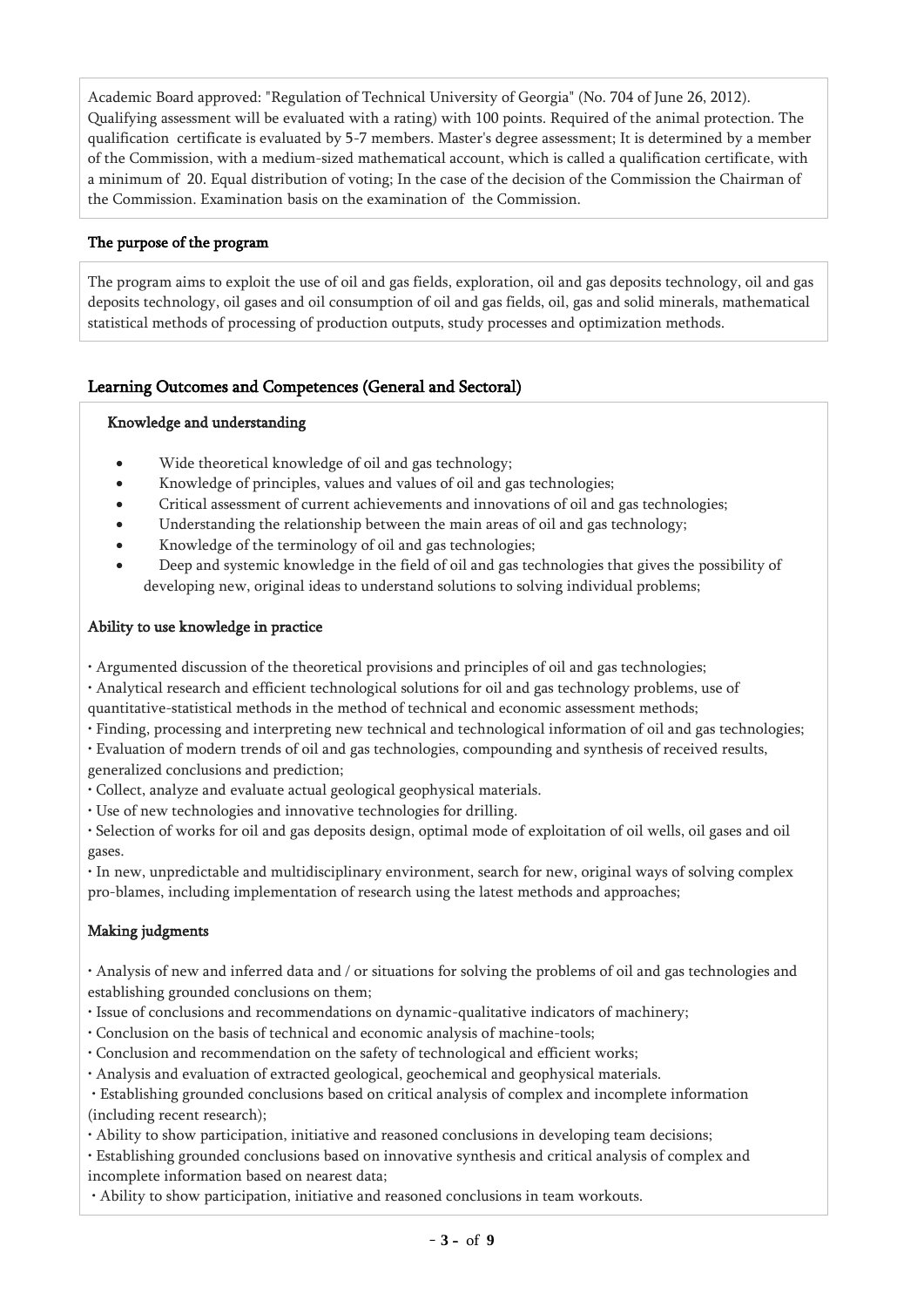## Communication skill

• Ability to present its conclusions, argumentative judgments, research methods and the results obtained in a comprehensive and understandable manner in academic and professional societies in Georgian and foreign languages;

• Protection of academic honest standards in researching and publicizing their results;

• Presenting the results of research, methods and field problems for academic and professional public utilization using modern information communication technologies.

### Ability to learn

• Handle the learning process independently, learn the peculiarities of the learning process and high level of strategic planning;

• Identify your own learning skills to enrich your knowledge and experience.

### Values

• Defending the norms of values, ethics and morals and assessing the attitudes of others and their dependence on professional pursuits, contributing to new values.

### Methods of achieving learning outcomes (teaching and learning)

 $\boxtimes$  Lecture  $\boxtimes$  Seminar (work in group)  $\boxtimes$  Practical  $\boxtimes$  Laboratory  $\Box$  practice  $\boxtimes$  Course paper / project  $\boxtimes$ 

Master's paper  $\boxtimes$  Consultation  $\boxtimes$  Independent work

Based on the specific course of study in the learning process, the relevant below listed activities of the teachinglearning methods are used, which are reflected in the relevant training courses (syllabus):

(Discussion, debate, presentation, group work, etc.)

1. **Discussion / debate** are one of the most common activities of interactive teaching. Discussion process increases the quality and activity of students' engagement. Discussion can be turned into arguments and this process is not limited to the questions asked by the teacher. It develops the ability of the student to reason and justify their opinion.

2. **Collaborative work** – By using this activity, teaching implies division of the students' group and assignment of teaching tasks to them. The group members individually work on the issue and in parallel share their opinions with other members of the group. Due to the set objective, it is possible to divide the functions among the members during the group's working process. This strategy provides all students maximum engagement in the learning process.

3. **Implication.** It is quite effective in terms of achieving the result. In many cases, it is better to provide the students with audio and visual materials simultaneously. The study material can be demonstrated by both the teacher and the student. This activity helps us to demonstrate different levels of learning material, to specify what students will have to do independently; at the same time, this strategy visually reflects the essence of the topic/ problem. Demonstration may be simple.

4. **Induction** is such a form of transmitting any knowledge when the process of thinking in the course of the study is directed towards generalization, in other words when delivering the material the process is going from concrete to general.

5. **Deduction** is such a form of transmitting any knowledge, which based on general knowledge represents logical process of discovering new knowledge in other words, the process is going from general to concrete.

6. **Analysis** helps us to divide the study material into constituent parts. This will simplify the detailed coverage of individual issues within a difficult problem.

7. **The synthesis implies** the composition of one whole by grouping individual issues. This activity contributes to the development of the problem to be seen as a whole.

8. **Verbal or orally transmitted.** Narration, talking and so forth belong to this activity. In this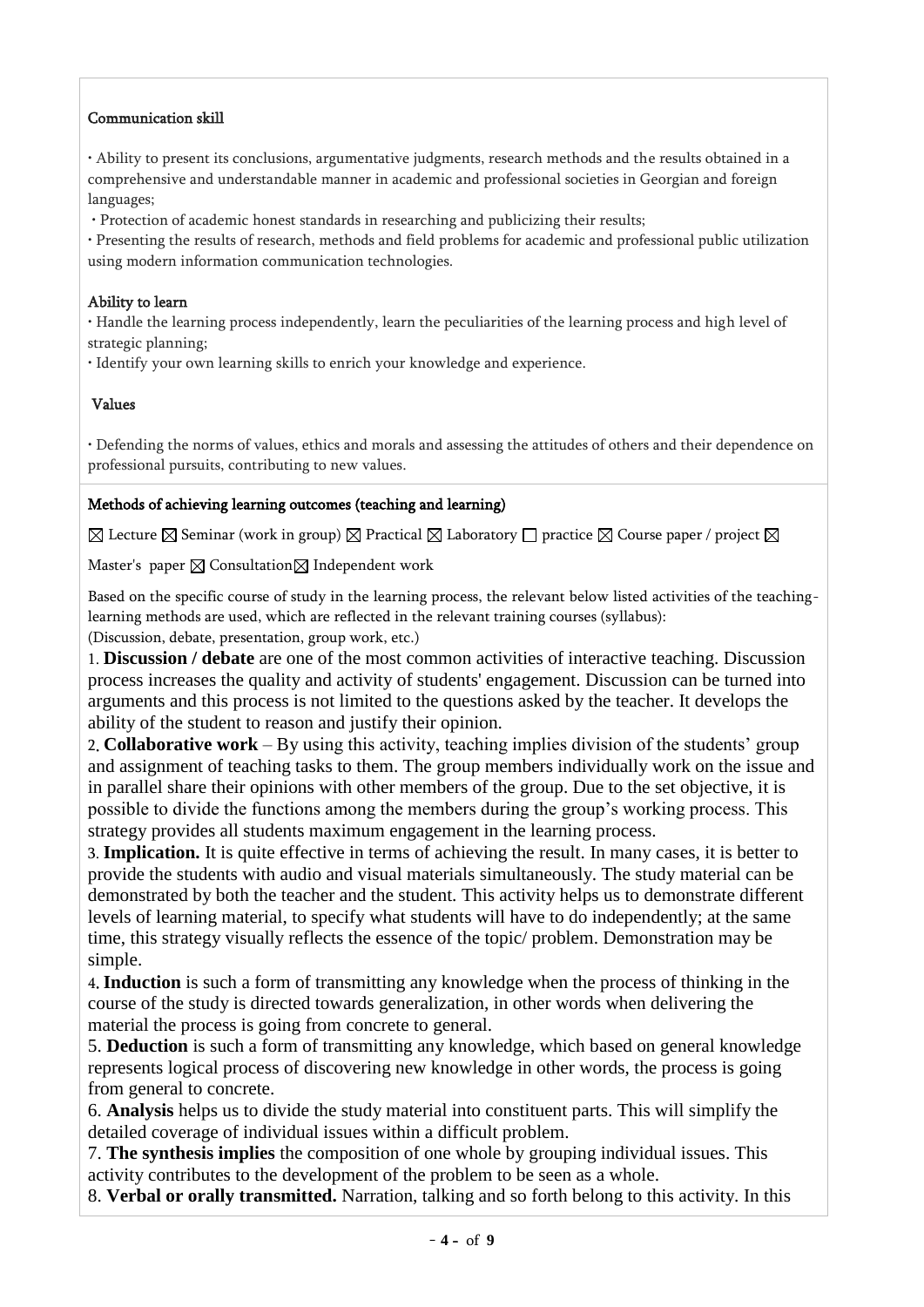process the teacher orally transmittes and explaines study material and the students actively perceive and learn it through listening, remembering and thinking.

9. **Explanation** is based on the discussion on the issue. The teacher gives a concrete example from the material, which is discussed in detail within the given topic.

10. **Action-oriented training** requires active involvement of the teacher and student in the teaching process, where the practical interpretation of theoretical material is of special significance.

### Student knowledge assessment system

Grading system is based on a 100-point scale.

Positive grades:

- (A) Excellent the rating of 91-100 points;
- $(B)$  Very good - the rating of 81-90 points
- $(C)$  Good the rating of 71-80 points
- (D) Satisfactory the rating of  $61-70$  points
- $\bullet$  (E) Enough the rating of 51-60 points

Negative grades:

- (FX) Did not pass 41-50 points of rating, which means that the student needs more work to pass and is given the right to take the exam once more with independent work;
- $\bullet$  (F) Failed 40 points and less, which means that the work carried out by the student is not enough and he/she has to learn the subject from the beginning.

### Field of employment

Oil and Gas Corporation of Georgia, Oil Products Companies in Georgia, "SOCCARE" LTD, "KazTransGaz Ltd", Itera-Georgia Ltd, Oil and Gas Transportation Company.

### Opportunity to continue learning

Doctoral Educational Programs

#### Human and material resources necessary for the implementation of the program

The program is provided with appropriate human and material resources. For more information see attached syllables and attachments.

### Number of attached syllables: 25

#### Program Study Load

|                |                                                           |                 | <b>ECTS</b> Credits |              |   |    |  |  |
|----------------|-----------------------------------------------------------|-----------------|---------------------|--------------|---|----|--|--|
| Nº             |                                                           | Precondition of | I Year              | II Year      |   |    |  |  |
|                | Course Title                                              | admit           | Semester            |              |   |    |  |  |
|                |                                                           |                 |                     | $\mathbf{H}$ | Ш | IV |  |  |
|                | 1. Business communication<br>(English)                    | Does not have   |                     |              |   |    |  |  |
|                | 2. Business communication (Franch)                        |                 | 5                   |              |   |    |  |  |
| 1              | 3. Business communication<br>(German)                     |                 |                     |              |   |    |  |  |
|                | 4. Business communication<br>(Russian)                    |                 |                     |              |   |    |  |  |
| $\overline{2}$ | 1. Theory and practice of technical translation (English) | Does not have   |                     |              |   |    |  |  |
|                | 2. Theory and practice of technical translation (Franch)  |                 |                     | 5            |   |    |  |  |
|                | 3. Theory and practice of technical translation (German)  |                 |                     |              |   |    |  |  |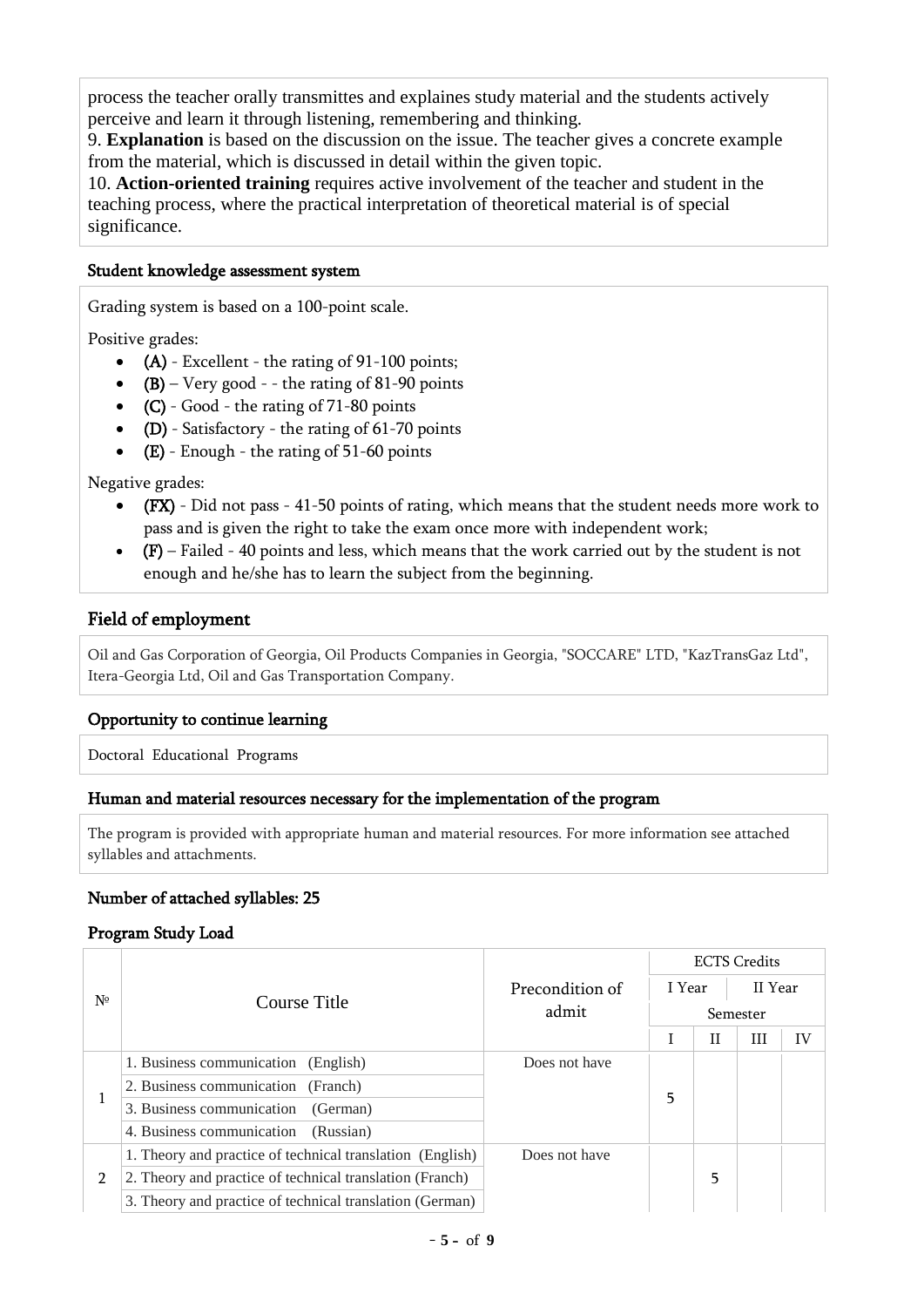|          |                                                                                                               |                                                                 |    | 120 |    |    |  |  |
|----------|---------------------------------------------------------------------------------------------------------------|-----------------------------------------------------------------|----|-----|----|----|--|--|
|          |                                                                                                               | Total per year:                                                 |    | 60  | 60 |    |  |  |
|          |                                                                                                               | 30                                                              | 30 | 30  | 30 |    |  |  |
|          | Accomplishment and Defense of Master's Thesis                                                                 | training and<br>research<br>components<br>Total per semester:   |    |     |    | 30 |  |  |
|          | Theoretical / experimental research / colloquium                                                              | Master Research<br>Project /<br>Prospectus<br>All the necessary |    |     | 10 |    |  |  |
|          | Master Research Project / Prospectus                                                                          | does not have                                                   |    | 5   |    |    |  |  |
|          | <b>Research Component:</b>                                                                                    |                                                                 |    |     |    |    |  |  |
|          |                                                                                                               | Total:                                                          |    | 75  |    |    |  |  |
|          |                                                                                                               | 30                                                              | 25 | 20  |    |    |  |  |
| 12       | Geophyzical studies during drilling and exploitation of<br>ore                                                | Does not have                                                   |    |     | 7  |    |  |  |
| 11       | Technologe of search and exploration of oil and gas<br>on the shelf                                           | Does not have                                                   |    |     | 7  |    |  |  |
| 10.2     | Simulatin method of technological processes of well<br>drilling                                               | Designing technological<br>processes in drilling                |    |     | 6  |    |  |  |
| 10.1     | <b>Well Cementing</b>                                                                                         | Does not have                                                   |    |     |    |    |  |  |
| 10.      | Optional:                                                                                                     |                                                                 |    |     |    |    |  |  |
| 9        | Forecasting of oil and gas content of subsoil                                                                 | Does not have                                                   |    | 10  |    |    |  |  |
| 8.3      | Modern methods of influencing the reservoir                                                                   | Does not have                                                   |    |     |    |    |  |  |
| 8.2      | Exploitation of horizontal wells                                                                              | Does not have                                                   |    | 5   |    |    |  |  |
| 8.1      | Development fractured oil reservoirs                                                                          | Does not have                                                   |    |     |    |    |  |  |
| 8        | Optional:                                                                                                     |                                                                 |    |     |    |    |  |  |
| 7.4      | Drilling of deflected well                                                                                    | Does not have                                                   |    |     |    |    |  |  |
| 7.3      | Well drilling problems and struggle of them                                                                   | Does not have                                                   |    |     |    |    |  |  |
| 7.2      | Flushing-out of Well                                                                                          | Does not have                                                   |    | 5   |    |    |  |  |
| 7<br>7.1 | Technology process desigh of well                                                                             | Does not have                                                   |    |     |    |    |  |  |
| 6        | Lithofacies and formation analysis in the search and<br>exploration of oil and gas accumulations<br>Optional: | Does not have                                                   |    |     |    |    |  |  |
| 5        | Opening and Development of Oil and Gas Containing                                                             | Does not have                                                   |    |     |    |    |  |  |
| 4        | Modern methods of well drilling                                                                               | Does not have                                                   | 7  |     |    |    |  |  |
| 3        | <b>International business</b>                                                                                 | Does not have                                                   | 5  |     |    |    |  |  |
|          | 4. Theory and practice of technical translation (Russian)                                                     |                                                                 |    |     |    |    |  |  |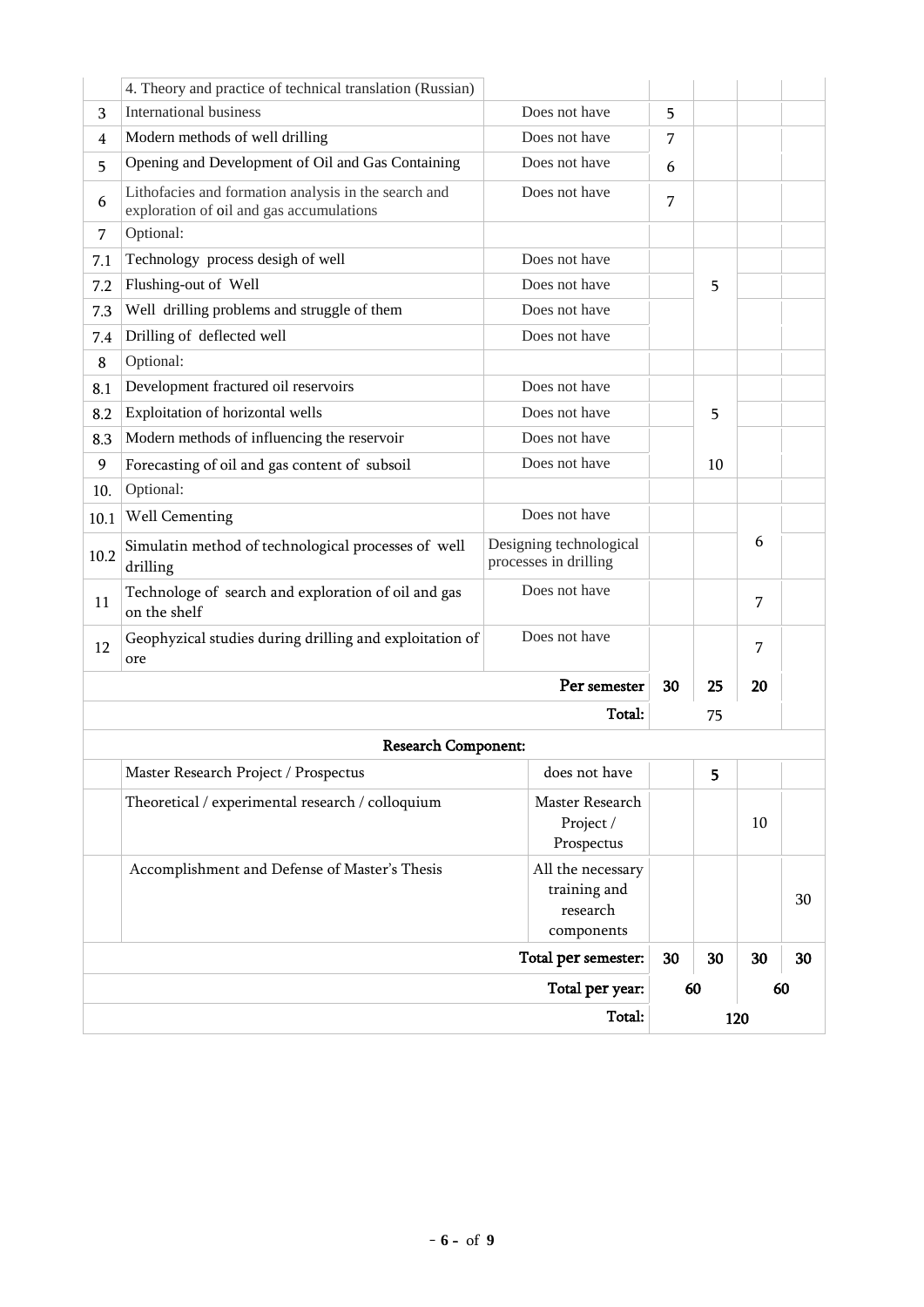# Map of learning outcomes

| Nº             | Course Title                                                                                     | Knowledge and understanding | Ability to use knowledge in<br>practice | Making judgments | communication skill | ability to learn | Values   |
|----------------|--------------------------------------------------------------------------------------------------|-----------------------------|-----------------------------------------|------------------|---------------------|------------------|----------|
| 1              | Business communication<br>(English)                                                              | $\times$                    | $\times$                                |                  | $\times$            | $\times$         | $\times$ |
| $\overline{2}$ | Business communication<br>(Franch)                                                               | $\times$                    | $\times$                                |                  | $\times$            | $\times$         | ×        |
| 3              | Business communication<br>(German)                                                               | $\times$                    | $\times$                                |                  | $\times$            | $\times$         | ×        |
| 4              | Business communication<br>(Russian)                                                              | ×                           | $\times$                                |                  | ×                   | $\times$         | ×        |
| 5              | Theory and practice of technical translation (English)                                           | $\times$                    | $\times$                                | $\times$         | X                   |                  |          |
| 6              | Theory and practice of technical translation (Franch)                                            | X                           | $\times$                                | X                | X                   |                  |          |
| 7              | Theory and practice of technical translation (German)                                            | $\times$                    | $\times$                                |                  | $\times$            | $\times$         | X        |
| 8              | Theory and practice of technical translation (Russian)                                           | $\times$                    | $\times$                                | $\times$         | $\times$            |                  |          |
| 9              | International business                                                                           | $\times$                    | $\times$                                | X                | $\times$            |                  |          |
| 10             | Modern methods of well drilling                                                                  | $\times$                    | $\times$                                | $\times$         |                     | X                |          |
| 11             | Opening and Development of Oil and Gas Containing                                                | ×                           | $\times$                                | ×                |                     |                  |          |
| 12             | Lithofacies and formation analysis in the search and<br>exploration of oil and gas accumulations | $\times$                    | $\times$                                | X                |                     | X                |          |
| 13             | Technology process desigh of well                                                                | ×                           | $\times$                                | $\times$         |                     | ×                |          |
| 14             | Flushing-out of Well                                                                             | $\times$                    | $\times$                                |                  |                     | $\times$         |          |
| 15             | Well drilling problems and struggle of them                                                      | $\times$                    | $\times$                                | $\times$         |                     | $\times$         |          |
| 16             | Drilling of deflected well                                                                       | ×                           | $\times$                                | ×                |                     | ×                |          |
| 17             | Development fractured oil reservoirs                                                             | ×                           | $\times$                                | ×                |                     |                  |          |
| 18             | Exploitation of horizontal wells                                                                 | $\times$                    | $\times$                                | X                |                     |                  |          |
| 19             | Modern methods of influencing the reservoir                                                      | ×                           | $\times$                                | $\times$         |                     |                  |          |
| 20             | Forecasting of oil and gas content of subsoil                                                    | ×                           | $\times$                                | X                |                     | ×                |          |
| 21             | <b>Well Cementing</b>                                                                            | ×                           | $\times$                                |                  |                     | $\times$         |          |
| 22             | Simulatin method of technological processes of well<br>drilling                                  | ×                           | $\times$                                | $\times$         |                     | ×                |          |
| 23             | Technologe of search and exploration of oil and gas on the<br>shelf                              | ×                           | $\times$                                | ×                |                     | ×                |          |
| 24             | Geophyzical studies during drilling and exploitation of ore                                      | ×                           | $\times$                                | $\times$         |                     | ×                |          |
|                | <b>Research Component:</b>                                                                       |                             |                                         |                  |                     |                  |          |
|                | Master Research Project / Prospectus                                                             |                             |                                         |                  |                     |                  |          |
|                |                                                                                                  |                             |                                         |                  |                     |                  |          |
|                | Theoretical / experimental research / colloquium                                                 |                             |                                         |                  |                     |                  |          |
|                | Accomplishment and Defense of Master's Thesis                                                    |                             |                                         |                  |                     |                  |          |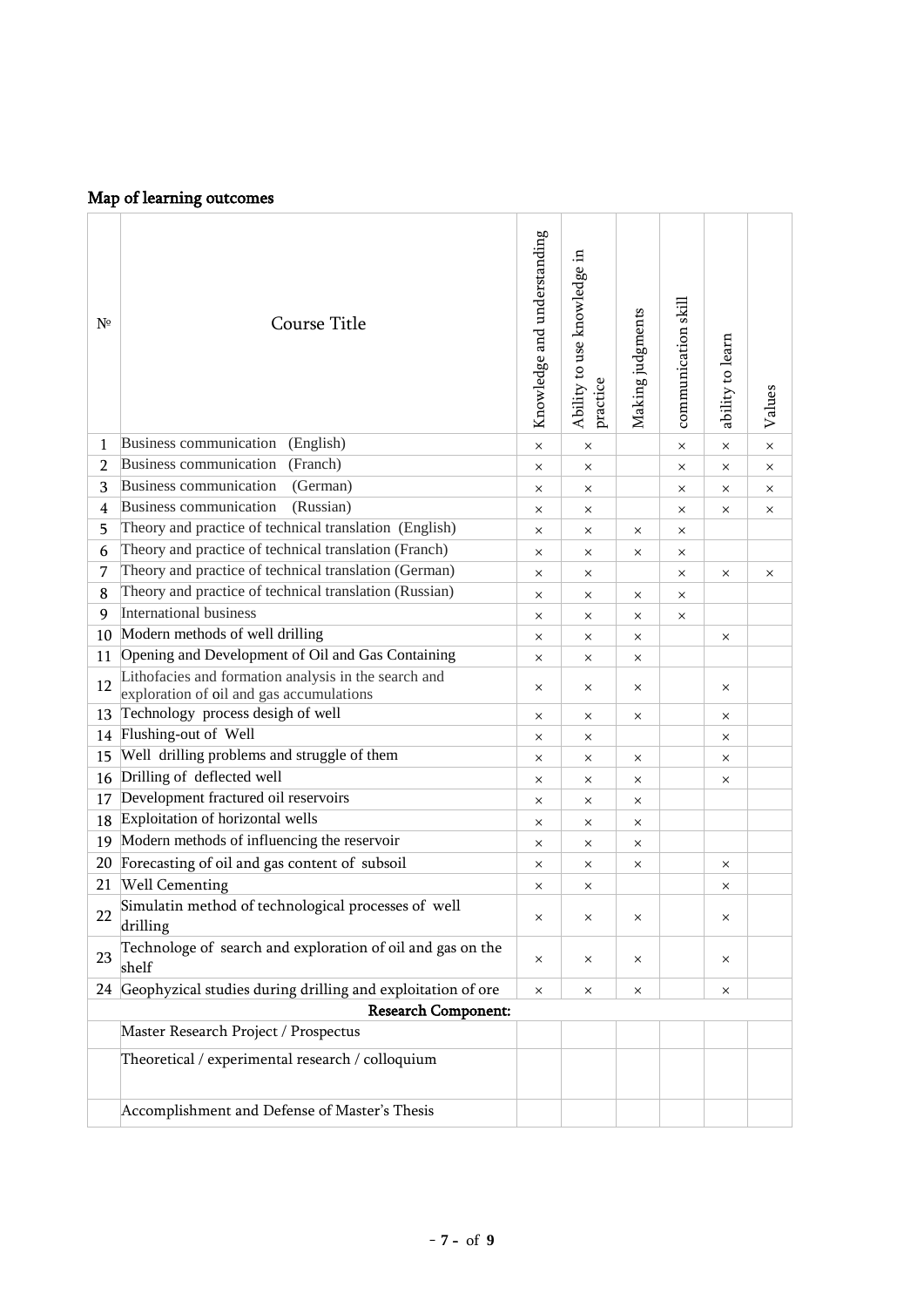# Program curriculum

|                |                      |                                                                                                     |                      | Hours   |                             |                    |            |          |                        |                   |                |                  |
|----------------|----------------------|-----------------------------------------------------------------------------------------------------|----------------------|---------|-----------------------------|--------------------|------------|----------|------------------------|-------------------|----------------|------------------|
| $N^{\circ}$    | Course code          | Course Title                                                                                        | ESTS credits / hours | Lecture | Seminar (work in the group) | Practical classes: | Laboratory | Practice | Course paper / project | Mid-semester exam | Final exam     | Independent work |
| 1              | LEH12412G1           | Business communication (English)                                                                    | 5/125                |         |                             | 45                 |            |          |                        | $\overline{2}$    | $\overline{2}$ | 76               |
| $\overline{2}$ | LEH12212G1           | Business communication<br>(Franch)                                                                  | 5/125                |         |                             | 45                 |            |          |                        | $\overline{2}$    | $\overline{2}$ | 76               |
| 3              | LEH12612G1           | <b>Business communication</b><br>(German)                                                           | 5/125                |         |                             | 45                 |            |          |                        | $\overline{2}$    | $\overline{2}$ | 76               |
| 4              | LEH12812G1           | Business communication<br>(Russian)                                                                 | 5/125                |         |                             | 45                 |            |          |                        | $\overline{2}$    | $\overline{2}$ | 76               |
| 5              | LEH12512G1           | Theory and practice of technical<br>translation (English)                                           | 5/125                | 15      |                             | 30                 |            |          |                        | $\overline{2}$    | $\overline{2}$ | 76               |
| 6              | LEH12312G1           | Theory and practice of technical<br>translation (Franch)                                            | 5/125                | 15      |                             | 30                 |            |          |                        | $\overline{2}$    | $\overline{2}$ | 76               |
| 7              | LEH12712G1           | Theory and practice of technical<br>translation (German)                                            | 5/125                | 15      |                             | 30                 |            |          |                        | $\overline{2}$    | $\overline{2}$ | 76               |
| 8              | LEH12912G1           | Theory and practice of technical<br>translation (Russian)                                           | 5/125                | 15      |                             | 30                 |            |          |                        | $\overline{2}$    | $\overline{2}$ | 76               |
| 9              | <b>INBUS 30203G2</b> | International business                                                                              | 5/125                | 15      | 30                          |                    |            |          |                        | $\mathbf{1}$      | $\overline{2}$ | 77               |
| 10             | MAP51703G1           | Modern methods of well drilling                                                                     | 7/175                | 30      |                             | 30                 |            |          |                        | $\mathbf{1}$      | $\mathbf{1}$   | 113              |
| 11             | MAP42303G2           | Opening and Development of Oil<br>and Gas Containing                                                | 6/150                | 30      |                             | 30                 |            |          |                        | $\mathbf{1}$      | $\mathbf{1}$   | 98               |
| 12             | MAP54003G1           | Lithofacies and formation analysis<br>in the search and exploration of oil<br>and gas accumulations | 7/175                | 15      | 45                          |                    |            |          |                        | $\mathbf{1}$      | $\mathbf{1}$   | 1113             |
| 13             | MAP51803G1           | Technology process desigh of well                                                                   | 5/125                | 15      |                             | 30                 |            |          |                        | 1                 | 1              | 78               |
|                | 14 MAP51903G1        | Flushing-out of Well                                                                                | 5/125                | 15      |                             | 30                 |            |          |                        | $\mathbf{1}$      | 1              | 78               |
| 15             | MAP52003G1           | Well drilling problems and struggle<br>of them                                                      | 5/125                | 15      |                             | 30                 |            |          |                        | 1                 | 1              | 78               |
| 16             | MAP52103G1           | Drilling of deflected well                                                                          | 5/125                | 15      |                             | 30                 |            |          |                        | $\mathbf{1}$      | $\mathbf{1}$   | 78               |
| 17             | MAP42203G2           | Development fractured oil reservoirs                                                                | 5/125                | 15      |                             | 30                 |            |          |                        | $\mathbf 1$       | 1              | 78               |
| 18             | MAP42103G2           | Exploitation of horizontal wells                                                                    | 5/125                | 15      |                             | 30                 |            |          |                        | $\mathbf{1}$      | 1              | 78               |
| 19             | MAP42003G2           | Modern methods of influencing the<br>reservoir                                                      | 5/125                | 15      |                             | 30                 |            |          |                        | 1                 | 1              | 78               |
| 20             | MAP41803G2           | Forecasting of oil and gas content<br>of subsoil                                                    | 10/250               | 30      |                             |                    | 45         |          |                        | 1                 | 1              | 173              |
| 21             | MAP52203G1           | <b>Well Cementing</b>                                                                               | 6/150                | 30      |                             | 30                 |            |          |                        | $\mathbf 1$       | 1              | 88               |
| 22             | MAP52303G1           | Simulatin method of technological<br>processes of well drilling                                     | 6/150                | 30      |                             | 30                 |            |          |                        | $\mathbf{1}$      | 1              | 88               |
| 23             | MAP41903G2           | Technologe of search and<br>exploration of oil and gas on the                                       | 7/175                | 30      |                             |                    | 30         |          |                        | $\mathbf{1}$      | 1              | 113              |